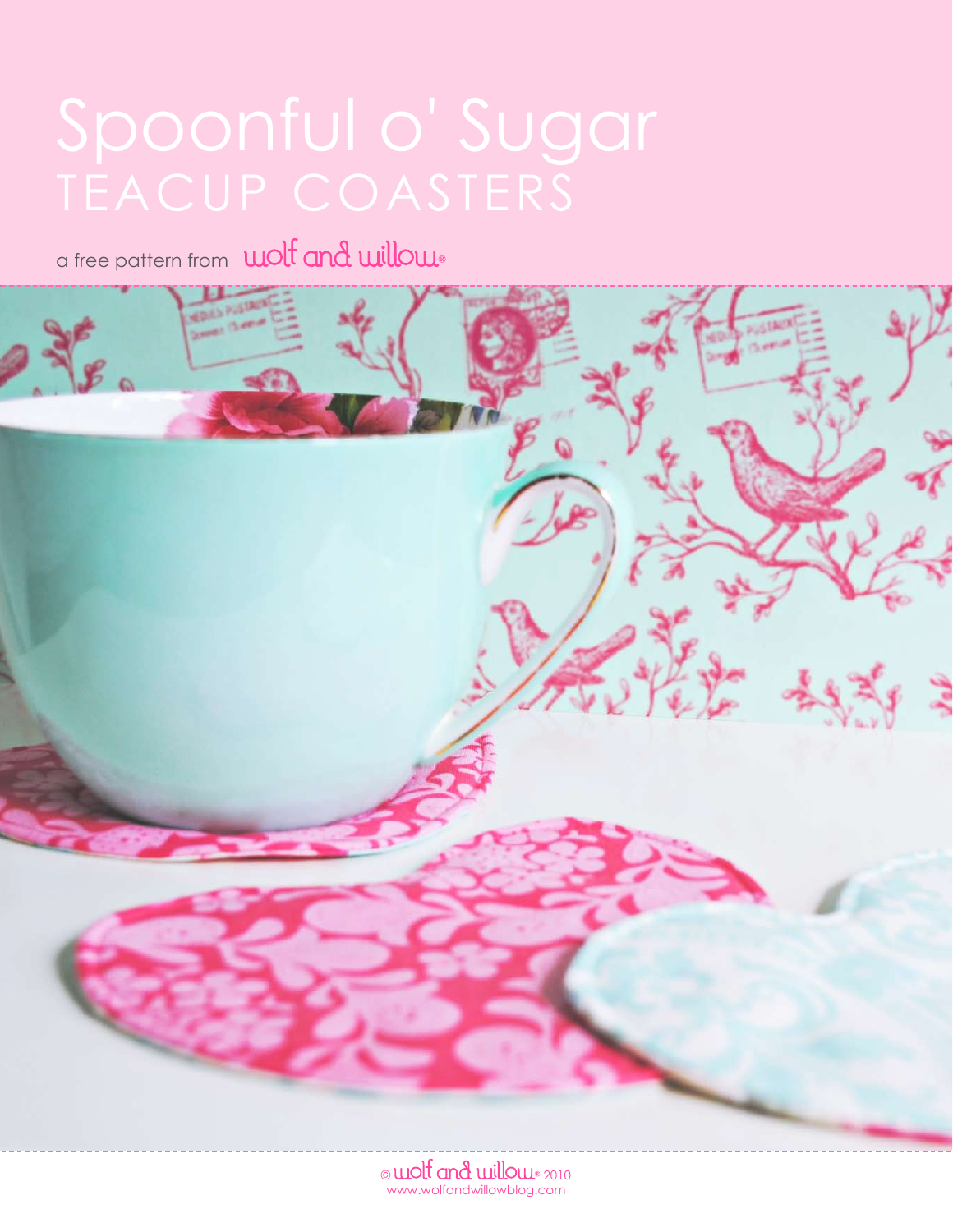a free pattern from **wolf and willow** 

# SHOPPING LIST

### materials needed:

1/8 yard x PATTERNED cotton fabric 1/8 yard x NATURAL quilt batting matching thread

sewing notes:

All SEAMS are 1/2". All FABRIC in 44" - 45" bolts.

## LET'S GET STARTED

cutting it out

**L** Print and cut out the teacup coaster pattern pieces. Cut 2 from the PATTERNED fabric. You might like to use a different fabric for each side, so your coaster is reversible!



## stitching it up

**1** With *right* sides facing, and the batting at the back, stitch the coaster pieces together, leaving a 1" gap at the side.



tip: I like to pin the paper template to my fabric as a guide. This makes it easier to sew perfectly around the curves. You can simply tear away the paper at the end.

**2** Trim seams and clip corners. Turn right side out, and press firmly.





**3** Top stitch the edges of the coaster, about 1/4 inch from the edge, being careful to close the gap neatly. Ah, there you go. Now sit down and enjoy a giant cup of tea!

 $_{\odot}$  wolt and willow  $_{\textrm{\tiny{2010}}}$ www.wolfandwillowblog.com